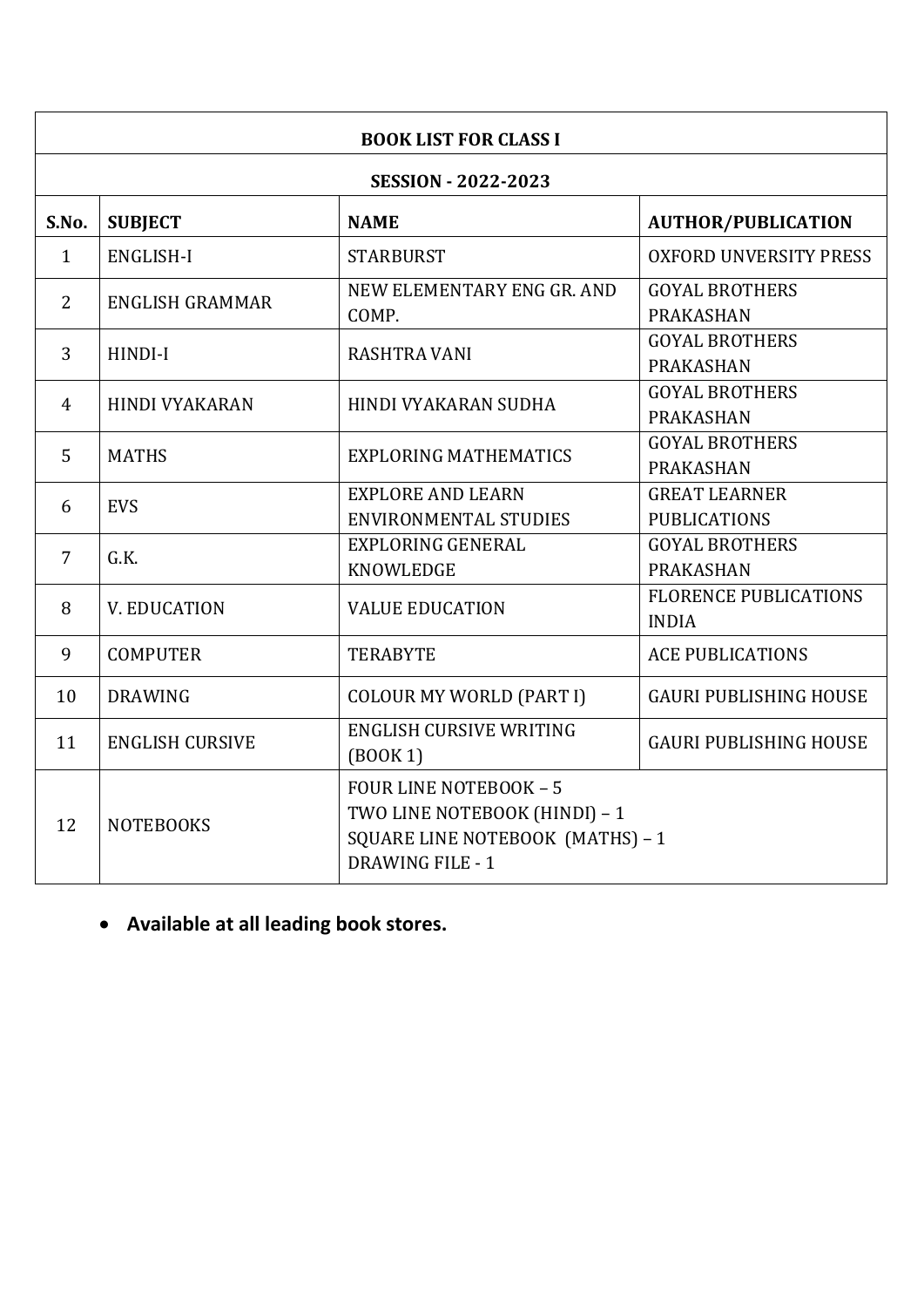| <b>BOOK LIST FOR CLASS II</b> |                        |                                                                                                                               |                                              |  |
|-------------------------------|------------------------|-------------------------------------------------------------------------------------------------------------------------------|----------------------------------------------|--|
| <b>SESSION - 2022-2023</b>    |                        |                                                                                                                               |                                              |  |
| S.No.                         | <b>SUBJECT</b>         | <b>NAME</b>                                                                                                                   | <b>AUTHOR/PUBLICATION</b>                    |  |
| $\mathbf{1}$                  | <b>ENGLISH-I</b>       | <b>STARBURST</b>                                                                                                              | <b>OXFORD UNVERSITY PRESS</b>                |  |
| 2                             | <b>ENGLISH GRAMMAR</b> | NEW ELEMENTARY ENG GR. AND<br>COMP.                                                                                           | <b>GOYAL BROTHERS</b><br><b>PRAKASHAN</b>    |  |
| 3                             | HINDI-I                | <b>RASHTRA VANI</b>                                                                                                           | <b>GOYAL BROTHERS</b><br><b>PRAKASHAN</b>    |  |
| 4                             | <b>HINDI VYAKARAN</b>  | <b>HINDI VYAKARAN SUDHA</b>                                                                                                   | <b>GOYAL BROTHERS</b><br><b>PRAKASHAN</b>    |  |
| 5                             | <b>MATHS</b>           | <b>EXPLORING MATHEMATICS</b>                                                                                                  | <b>GOYAL BROTHERS</b><br><b>PRAKASHAN</b>    |  |
| 6                             | <b>EVS</b>             | <b>EXPLORE AND LEARN</b><br><b>ENVIRONMENTAL STUDIES</b>                                                                      | <b>GREAT LEARNER</b><br><b>PUBLICATIONS</b>  |  |
| $\overline{7}$                | G.K.                   | <b>EXPLORING GENERAL</b><br><b>KNOWLEDGE</b>                                                                                  | <b>GOYAL BROTHERS</b><br><b>PRAKASHAN</b>    |  |
| 8                             | <b>V. EDUCATION</b>    | <b>VALUE EDUCATION</b>                                                                                                        | <b>FLORENCE PUBLICATIONS</b><br><b>INDIA</b> |  |
| 9                             | <b>COMPUTER</b>        | <b>TERABYTE</b>                                                                                                               | <b>ACE PUBLICATIONS</b>                      |  |
| 10                            | <b>DRAWING</b>         | <b>COLOUR MY WORLD (PART II)</b>                                                                                              | <b>GAURI PUBLISHING HOUSE</b>                |  |
| 11                            | <b>ENGLISH CURSIVE</b> | <b>ENGLISH CURSIVE WRITING</b><br>(BOOK 2)                                                                                    | <b>GAURI PUBLISHING HOUSE</b>                |  |
| 12                            | <b>NOTEBOOKS</b>       | <b>FOUR LINE NOTEBOOK - 5</b><br>TWO LINE NOTEBOOK (HINDI) - 1<br>SQUARE LINE NOTEBOOK (MATHS) - 1<br><b>DRAWING FILE - 1</b> |                                              |  |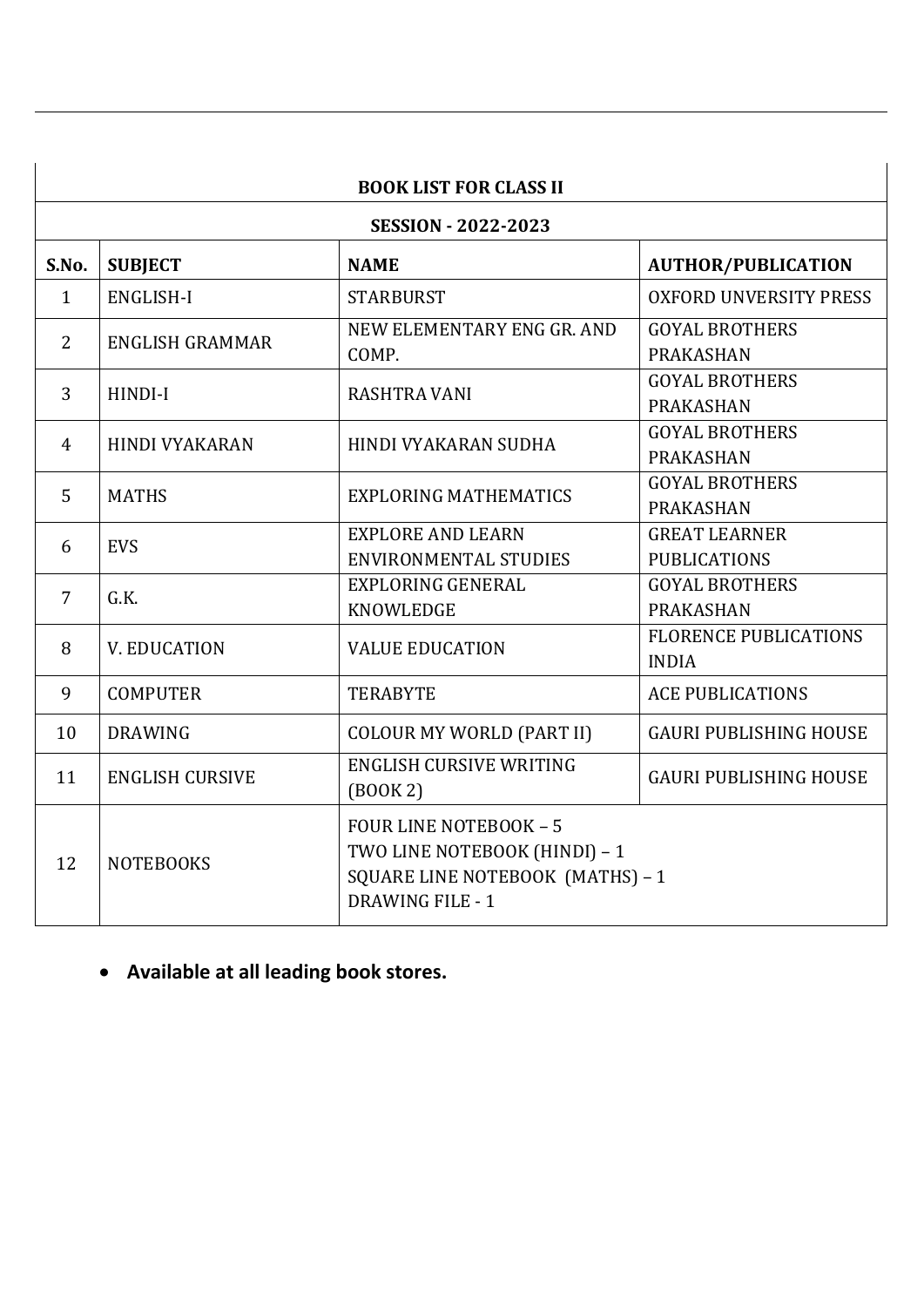| <b>BOOK LIST FOR CLASS III</b> |                        |                                                                                                                        |                                              |  |
|--------------------------------|------------------------|------------------------------------------------------------------------------------------------------------------------|----------------------------------------------|--|
| <b>SESSION - 2022-2023</b>     |                        |                                                                                                                        |                                              |  |
| S.No.                          | <b>SUBJECT</b>         | <b>NAME</b>                                                                                                            | <b>AUTHOR/PUBLICATION</b>                    |  |
| $\mathbf{1}$                   | <b>ENGLISH-I</b>       | <b>STARBURST</b>                                                                                                       | <b>OXFORD UNIVERSITY PRESS</b>               |  |
| $\overline{2}$                 | <b>ENGLISH GRAMMAR</b> | NEW ELEMENTARY ENG GR.<br>AND COMP.                                                                                    | <b>GOYAL BROTHERS</b><br>PRAKASHAN           |  |
| 3                              | HINDI-I                | <b>RASHTRA VANI</b>                                                                                                    | <b>GOYAL BROTHERS</b><br><b>PRAKASHAN</b>    |  |
| $\overline{4}$                 | <b>HINDI VYAKARAN</b>  | <b>HINDI VYAKARAN SUDHA</b>                                                                                            | <b>GOYAL BROTHERS</b><br><b>PRAKASHAN</b>    |  |
| 5                              | <b>MATHS</b>           | <b>INTELLICA MATHEMATICS</b><br><b>PLUS</b>                                                                            | <b>INTELLICA PUBLICATIONS</b>                |  |
| 6                              | <b>G.SCIENCE</b>       | <b>BEYOND IMAGINATION</b>                                                                                              | <b>ACE PUBLICATIONS</b>                      |  |
| $\overline{7}$                 | <b>S.STUDIES</b>       | <b>DIMENSIONS</b>                                                                                                      | <b>ACE PUBLICATIONS</b>                      |  |
| 8                              | G.K.                   | <b>EXPLORING GENERAL</b><br><b>KNOWLEDGE</b>                                                                           | <b>GOYAL BROTHERS</b><br><b>PRAKASHAN</b>    |  |
| 9                              | <b>V. EDUCATION</b>    | <b>VALUE EDUCATION</b>                                                                                                 | <b>FLORENCE PUBLICATIONS</b><br><b>INDIA</b> |  |
| 10                             | <b>COMPUTER</b>        | <b>TERABYTE</b>                                                                                                        | <b>ACE PUBLICATIONS</b>                      |  |
| 11                             | <b>DRAWING</b>         | LOKPRIYA DRAWING AND<br><b>PAINTING</b>                                                                                | LOKPRIYA PRAKASH DELHI                       |  |
| 12                             | <b>NOTEBOOKS</b>       | <b>FOUR LINE NOTEBOOK - 5</b><br>TWO LINE NOTEBOOK (HINDI) - 1<br>SQUARE LINE NOTEBOOK (MATHS) - 1<br>DRAWING FILE - 1 |                                              |  |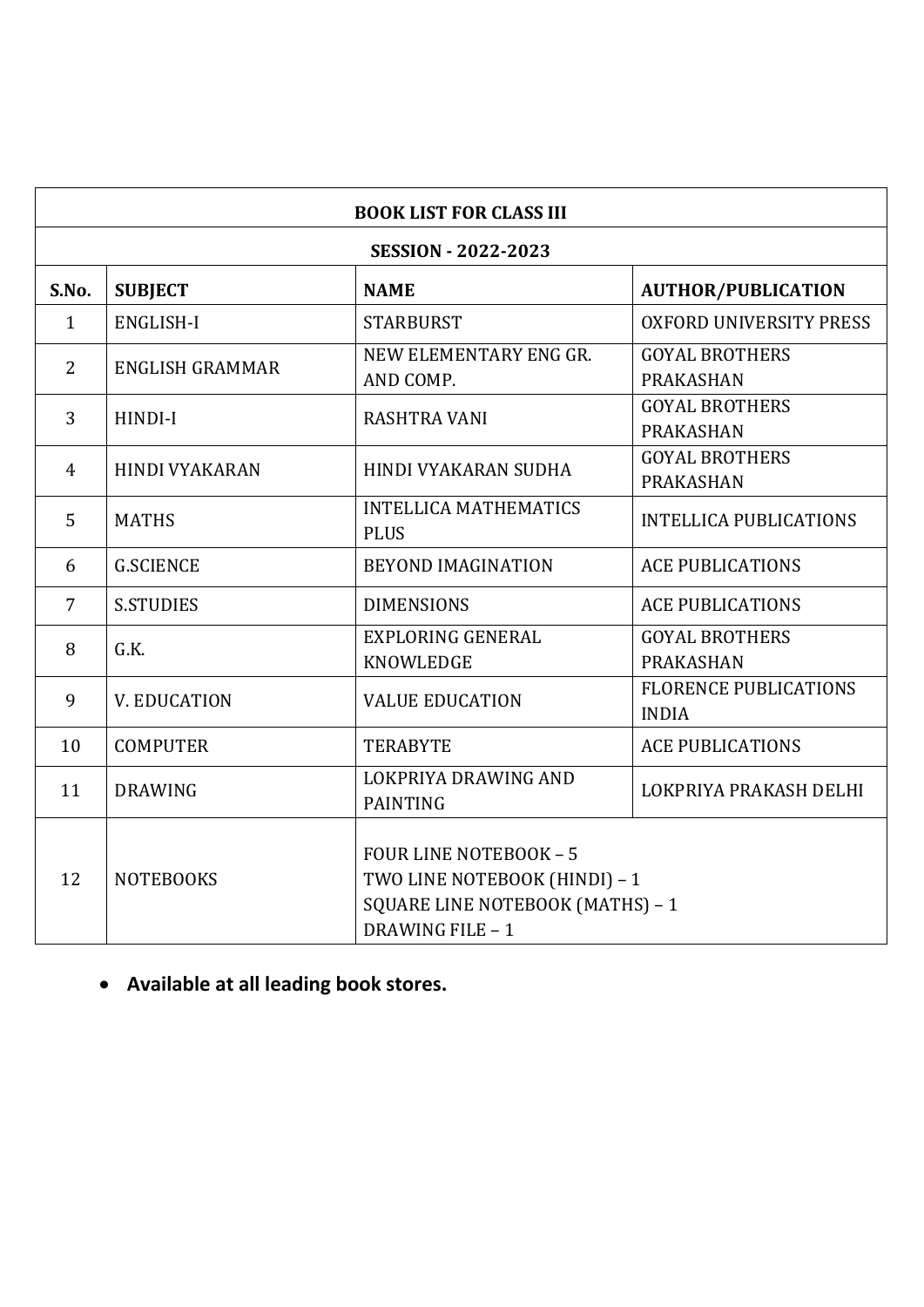| <b>BOOK LIST FOR CLASS IV</b> |                            |                              |                                |  |
|-------------------------------|----------------------------|------------------------------|--------------------------------|--|
|                               | <b>SESSION - 2022-2023</b> |                              |                                |  |
| S.No.                         | <b>SUBJECT</b>             | <b>NAME</b>                  | <b>AUTHOR/PUBLICATION</b>      |  |
| $\mathbf{1}$                  | <b>ENGLISH-I</b>           | <b>STARBURST</b>             | <b>OXFORD UNIVERSITY PRESS</b> |  |
|                               |                            | NEW ELEMENTARY ENG GR.       | <b>GOYAL BROTHERS</b>          |  |
| $\overline{2}$                | <b>ENGLISH GRAMMAR</b>     | AND COMP.                    | <b>PRAKASHAN</b>               |  |
|                               |                            |                              | <b>GOYAL BROTHERS</b>          |  |
| 3                             | HINDI-I                    | <b>RASHTRA VANI</b>          | <b>PRAKASHAN</b>               |  |
|                               |                            |                              | <b>GOYAL BROTHERS</b>          |  |
| $\overline{4}$                | <b>HINDI VYAKARAN</b>      | HINDI VYAKARAN SUDHA         | <b>PRAKASHAN</b>               |  |
|                               |                            | <b>INTELLICA MATHEMATICS</b> |                                |  |
| 5                             | <b>MATHS</b>               | <b>PLUS</b>                  | <b>INTELLICA PUBLICATIONS</b>  |  |
| 6                             | <b>G.SCIENCE</b>           | <b>BEYOND IMAGINATION</b>    | <b>ACE PUBLICATIONS</b>        |  |
| $\overline{7}$                | <b>S.STUDIES</b>           | <b>DIMENSIONS</b>            | <b>ACE PUBLICATIONS</b>        |  |
|                               |                            | <b>EXPLORING GENERAL</b>     | <b>GOYAL BROTHERS</b>          |  |
| 8                             | G.K.                       | <b>KNOWLEDGE</b>             | <b>PRAKASHAN</b>               |  |
|                               |                            |                              | <b>FLORENCE PUBLICATIONS</b>   |  |
| 9                             | V. EDUCATION               | <b>VALUE EDUCATION</b>       | <b>INDIA</b>                   |  |
| 10                            | <b>COMPUTER</b>            | <b>TERABYTE</b>              | <b>ACE PUBLICATIONS</b>        |  |
|                               |                            | LOKPRIYA DRAWING AND         |                                |  |
| 11                            | <b>DRAWING</b>             | <b>PAINTING</b>              | LOKPRIYA PRAKASH DELHI         |  |
|                               |                            | ONE LINE NOTEBOOK - 6        |                                |  |
|                               |                            | <b>PRACTICAL COPY - 1</b>    |                                |  |
| 12                            | <b>NOTEBOOKS</b>           | <b>DRAWING FILE - 1</b>      |                                |  |